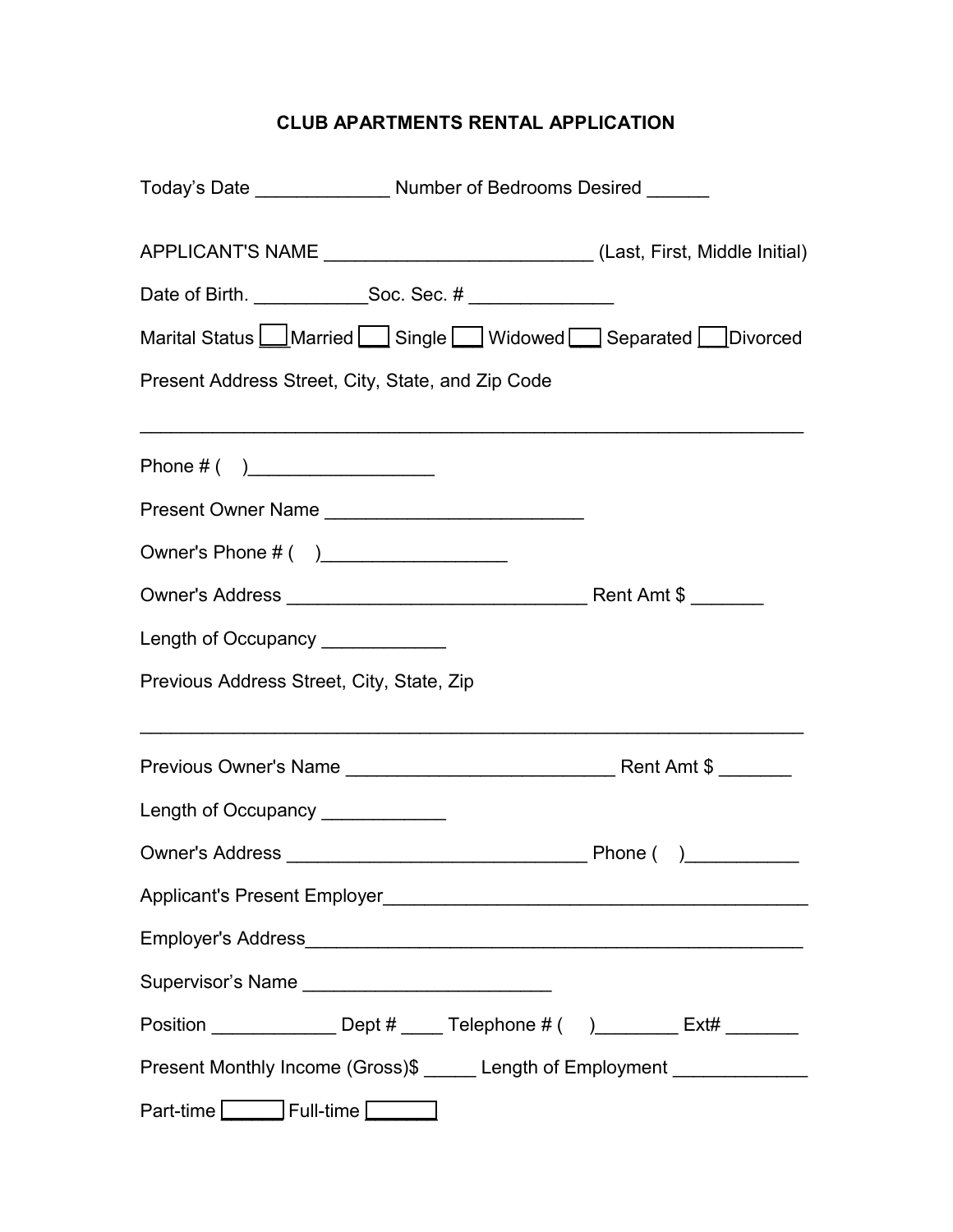| Supervisor _____________________________                                         |  |  |  |
|----------------------------------------------------------------------------------|--|--|--|
| Position _________________ Dept # _____ Telephone # ( ) ________ Ext # ________  |  |  |  |
| Previous Monthly Income (Gross)\$ _____ Length of Employment _____________       |  |  |  |
| Part-time <b>com</b> Full-time                                                   |  |  |  |
| Spouse Name ________________________________ Maiden Name _______________________ |  |  |  |
|                                                                                  |  |  |  |
|                                                                                  |  |  |  |
|                                                                                  |  |  |  |
|                                                                                  |  |  |  |
| Position ________________ Dept # ____ Telephone # ( )___________________________ |  |  |  |
| Present Monthly Income (Gross)\$ ______ Length of Employment ______________      |  |  |  |
| Part-time <u>Late Bull-time</u>                                                  |  |  |  |
| Other Monthly Income \$                                                          |  |  |  |
|                                                                                  |  |  |  |
|                                                                                  |  |  |  |
|                                                                                  |  |  |  |
| Position ________________ Dept # ____ Telephone # ()____________________________ |  |  |  |
| Previous Monthly Income (Gross)\$ _____ Length of Employment _____________       |  |  |  |
| Part-time Full-time                                                              |  |  |  |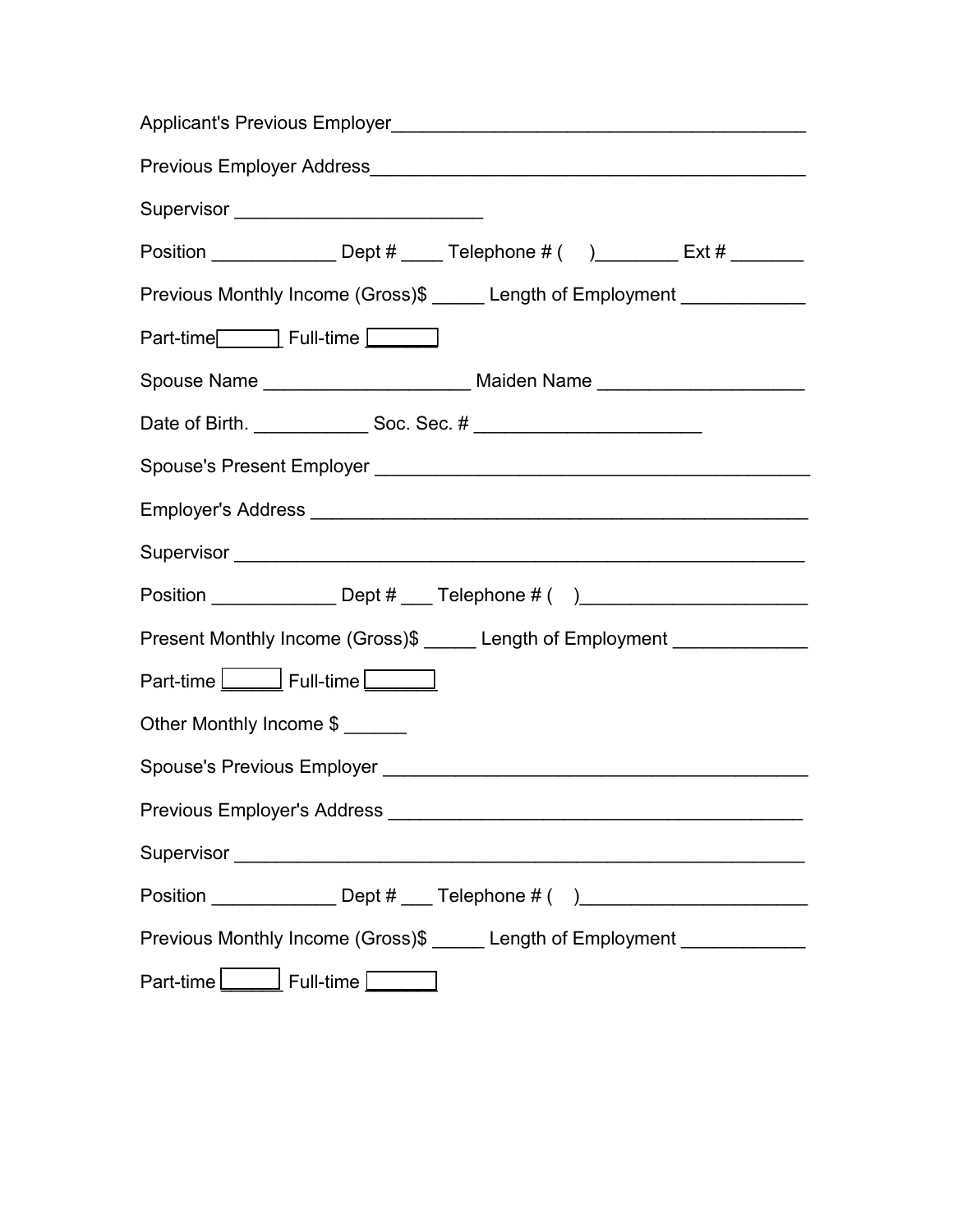### **VEHICLES**

| <b>CREDIT CARDS</b>                        |  |
|--------------------------------------------|--|
|                                            |  |
|                                            |  |
| <b>BANK</b>                                |  |
|                                            |  |
|                                            |  |
| <b>REFERENCES PERSONAL</b>                 |  |
|                                            |  |
|                                            |  |
|                                            |  |
|                                            |  |
| <b>EMERGENCY (List relative or friend)</b> |  |
|                                            |  |
|                                            |  |

#### **\*Have you ever been evicted or filed bankruptcy? Yes No**

#### **Do you have a pet? Yes No**

We allow each tenant to have one pet 15 lbs or less and that the monthly fee is \$25.

I hereby deposit with the owner/agent, the sum of \$ as a partial/full security deposit on the above premises pending execution of a lease agreement. I understand that my deposit may be applied toward any rent loss, advertising costs, re-rental fees etc., if this application is approved and I am unable to fulfill the conditions of the lease agreement. The deposit will be returned if this application is not approved, providing all the above questions are answered correctly and truthfully.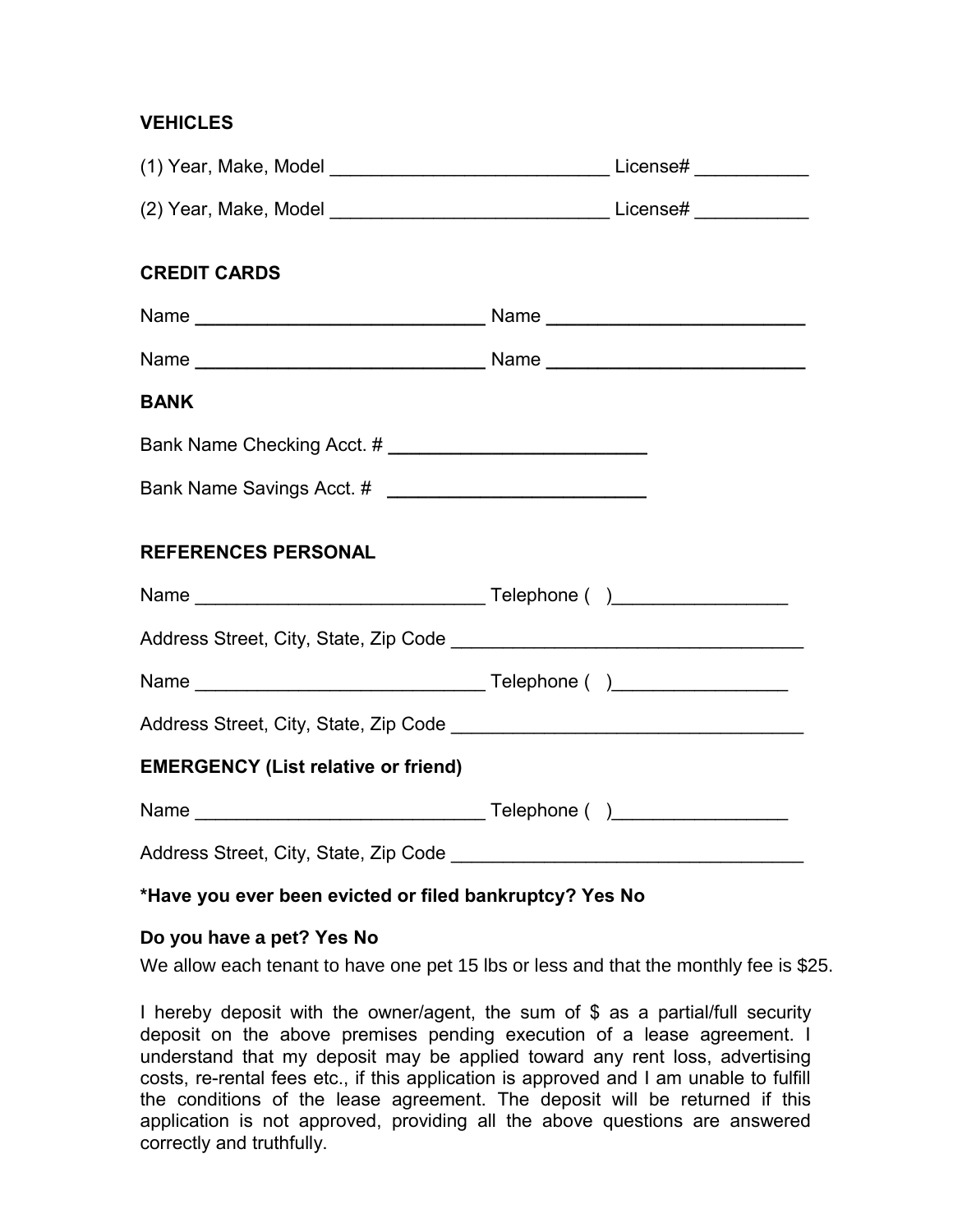The undersigned does hereby consent that all information stated on this application might be verified and processed through a registered credit bureau of the landlord's choice. This may include a credit and police report. I hereby release all parties from any liability in connection with the provision and the use of such information. I understand that this application does not constitute any oral and/or written commitments on the part of the owner/agent.

**A payment of \$ is included here within, which payment is made for the purpose of verifying the information included on this application. I understand this charge is not under any circumstance, to be returned to me.**

|                           |                                                         | Date__________ |
|---------------------------|---------------------------------------------------------|----------------|
|                           |                                                         | Date_________  |
| (Not including roommates) | List any additional occupants that will occupy premises |                |
|                           |                                                         | Age            |
|                           |                                                         |                |
|                           |                                                         |                |
|                           |                                                         |                |
|                           |                                                         |                |
| Date Notified _______     |                                                         |                |